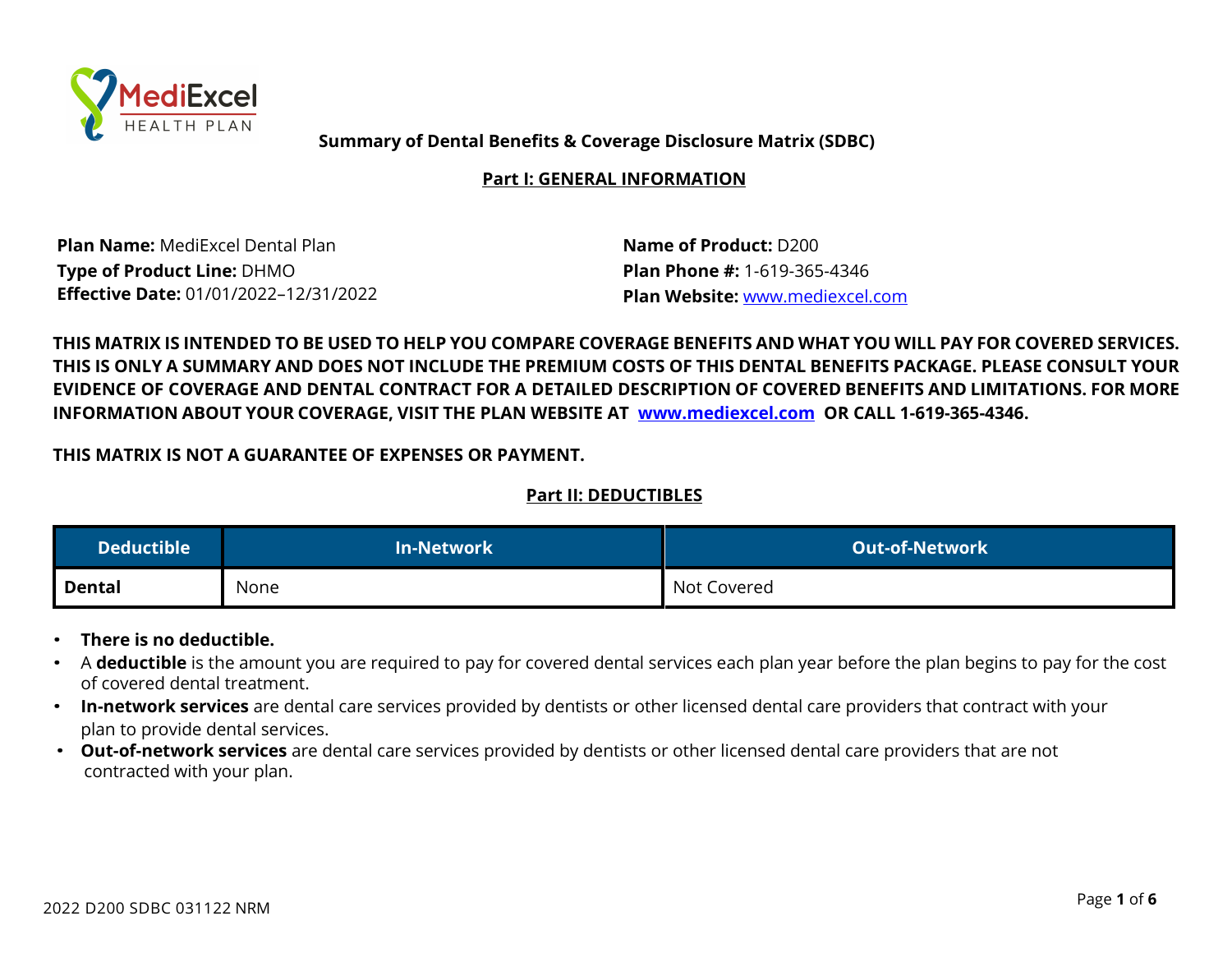### **Part III: MAXIMUMS PLAN WILL PAY**

| <b>Maximums</b>                               | <b>In-Network</b> | <b>Out-of-Network</b> |
|-----------------------------------------------|-------------------|-----------------------|
| <b>Annual Maximum</b> None                    |                   | Not Covered           |
| Lifetime<br><b>Maximum for</b><br>Orthodontia | None              | Not Covered           |

 **Annual maximum** is the maximum dollar amount your plan will pay toward the cost of dental care within a specific period of time, usually a consecutive 12-month or calendar year period.

 **Lifetime maximum** means the maximum dollar amount your plan providing dental benefits will pay for the life of the enrollee. Lifetime maximums usually apply to specific services, such as orthodontic treatment.

# **Part IV: WAITING PERIODS**

**Waiting Periods**: A waiting period is the amount of time that must pass before you are eligible to receive benefits or services for all or certain dental treatments. **Your dental benefits plan has no waiting period.**

# **Part V: WHAT YOU WILL PAY**

All copayments and coinsurance costs shown in this chart apply after your deductible has been met if a deductible applies. The Common Dental Procedures fit into one of the following applicable categories: Preventive & Diagnostic, Basic or Major. The Benefit Limitations and Exclusions column includes common limitations and exclusions only. For a full list, see the full disclosure document referenced in the Benefit Limitations and Exclusions column.

| <b>Common Dental</b><br><b>Procedures</b> | <b>Category</b>            | <b>In-Network</b> | <b>Out-of-Network</b> | <b>Benefit Limitations and Exclusions</b>                                                                                                                                                                                             |
|-------------------------------------------|----------------------------|-------------------|-----------------------|---------------------------------------------------------------------------------------------------------------------------------------------------------------------------------------------------------------------------------------|
| <b>Oral Exam</b>                          | Preventive &<br>Diagnostic | No charge         | Not Covered           | Benefit is limited to two oral evaluations per calendar<br>year. For more information about dental limitations and<br>exceptions, consult your 2022 Dental Plan Combined<br>Evidence of Coverage & Disclosure Form on Page<br>EOC-19. |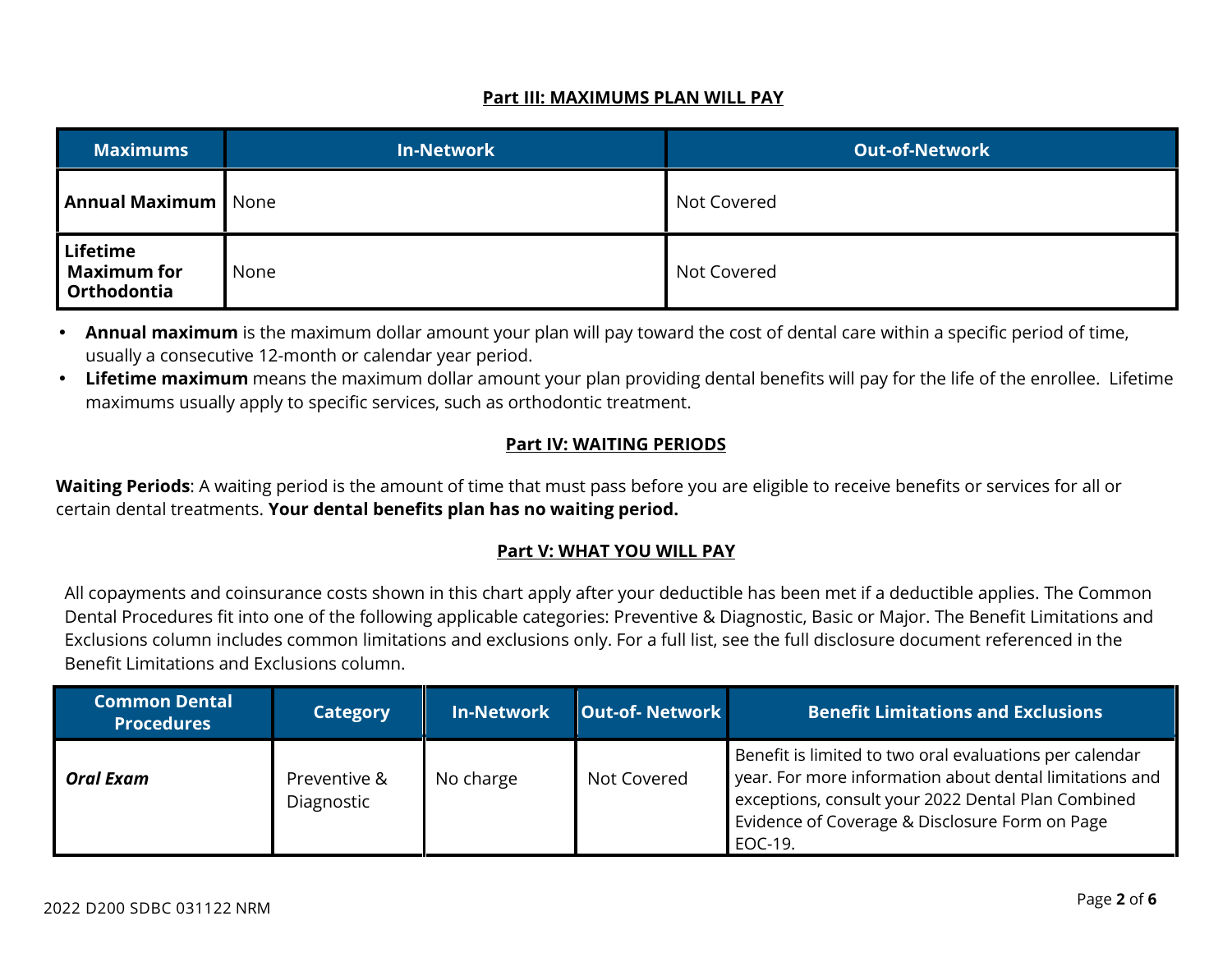| <b>Common Dental</b><br><b>Procedures</b>                  | <b>Category</b>            | <b>In-Network</b> | <b>Out-of-Network</b> | <b>Benefit Limitations and Exclusions</b>                                                                                                                                   |
|------------------------------------------------------------|----------------------------|-------------------|-----------------------|-----------------------------------------------------------------------------------------------------------------------------------------------------------------------------|
| <b>Bitewing X-ray</b>                                      | Preventive &<br>Diagnostic | No charge         | Not Covered           | Bitewing x-rays are limited to no more than one series of<br>four films in any six-month period.                                                                            |
|                                                            |                            |                   |                       | For more information about dental limitations and<br>exceptions, consult your 2022 Dental Plan Combined<br>Evidence of Coverage & Disclosure Form on Page<br>EOC-18.        |
|                                                            | Preventive &               | No charge         | Not Covered           | Benefit is limited to two cleanings per calendar year.                                                                                                                      |
| <b>Cleaning (Adult)</b>                                    | Diagnostic                 |                   |                       | For more information about dental limitations and<br>exceptions, consult your 2022 Dental Plan Combined<br>Evidence of Coverage & Disclosure Form on Page<br><b>EOC-18.</b> |
| <b>Filling</b>                                             | <b>Basic</b>               | \$20              | Not Covered           |                                                                                                                                                                             |
| <b>Extraction, Erupted</b><br><b>Tooth or Exposed Root</b> | <b>Basic</b>               | \$30              | Not Covered           |                                                                                                                                                                             |
| <b>Root Canal</b>                                          | Major                      | \$50              | Not Covered           | For more information about dental limitations and<br>exceptions, consult your 2022 Dental Plan Combined<br>Evidence of Coverage & Disclosure Form on Page EOC-20.           |
| <b>Scaling and Root Planing</b>                            | <b>Basic</b>               | \$30              | Not Covered           | Periodontal maintenance is allowed following active<br>periodontal therapy once every six months.                                                                           |
|                                                            |                            |                   |                       | For more information about dental limitations and<br>exceptions, consult your 2022 Dental Plan Combined<br>Evidence of Coverage & Disclosure Form on Page<br><b>EOC-20.</b> |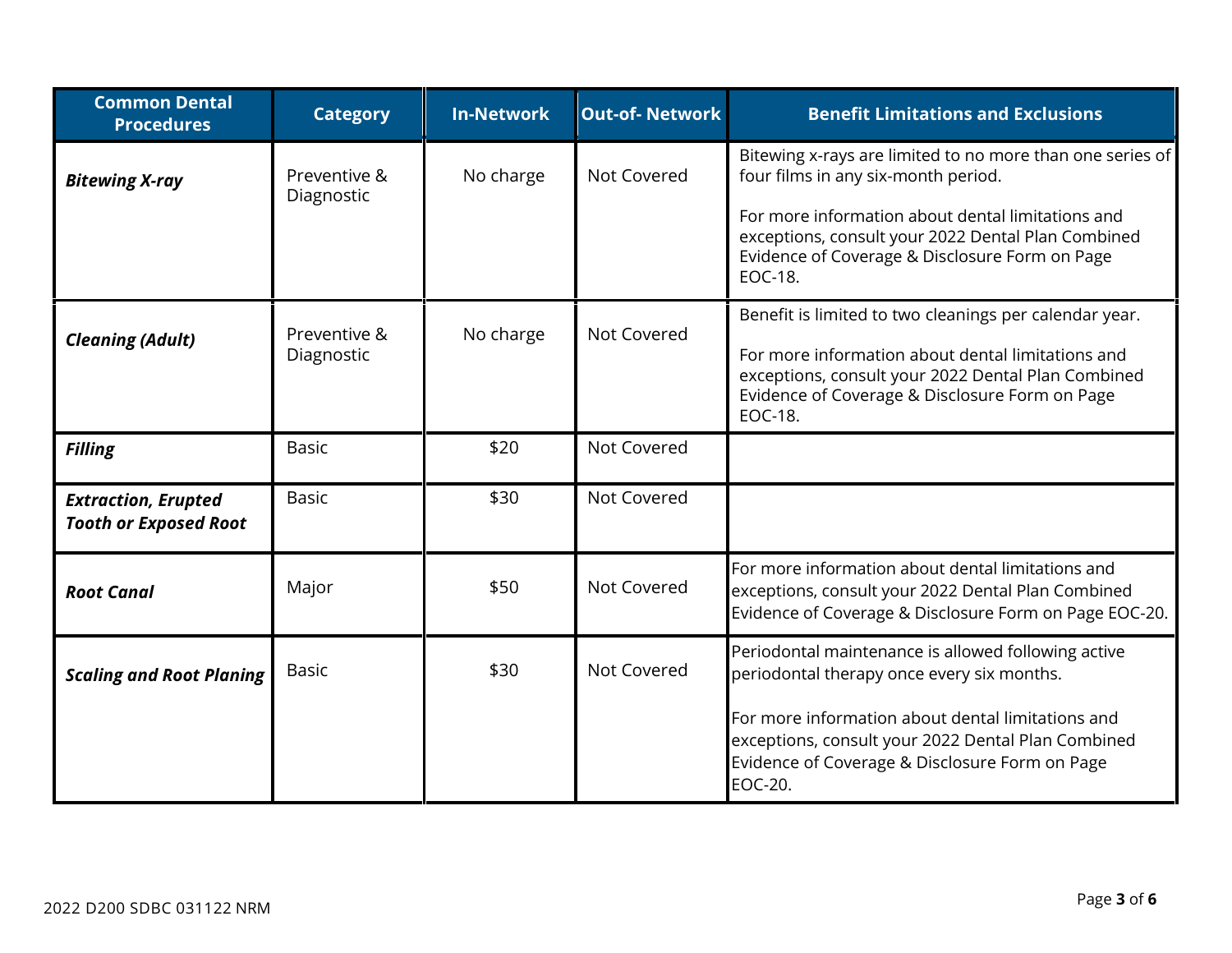| <b>Common Dental</b><br><b>Procedures</b>                              | <b>Category</b> | <b>In-Network</b> | <b>Out-of-Network</b> | <b>Benefit Limitations and Exclusions</b>                                                                                                                                                              |
|------------------------------------------------------------------------|-----------------|-------------------|-----------------------|--------------------------------------------------------------------------------------------------------------------------------------------------------------------------------------------------------|
| <b>Ceramic Crown</b>                                                   | Major           | \$50              | Not Covered           | Crowns, Jackets, Inlays and Onlays are benefits on the<br>same tooth only once every five years.                                                                                                       |
|                                                                        |                 |                   |                       | For more information about dental limitations and<br>exceptions, consult your 2022 Dental Plan Combined<br>Evidence of Coverage & Disclosure Form on Page<br>EOC-19.                                   |
| <b>Removable Partial</b><br><b>Denture</b>                             | Major           | \$63              | Not Covered           | Replacement of an existing appliance only if the<br>appliance is over five years old.                                                                                                                  |
|                                                                        |                 |                   |                       | For more information about dental limitations and<br>exceptions, consult your 2022 Dental Plan Combined<br>Evidence of Coverage & Disclosure Form on Page<br>EOC-21.                                   |
| <b>Extraction, Erupted</b><br><b>Tooth with Bone</b><br><b>Removal</b> | <b>Basic</b>    | \$15              | Not Covered           |                                                                                                                                                                                                        |
| <b>Orthodontia</b>                                                     | Orthodontia     | \$1,400           | Not Covered           | Three recementations or replacements of a bracket/band<br>on the same tooth or a total of five rebracketings/<br>rebandings on different teeth during the covered course<br>of treatment are Benefits. |
|                                                                        |                 |                   |                       | For more information about dental limitations and<br>exceptions, consult your 2022 Dental Plan Combined<br>Evidence of Coverage & Disclosure Form on Page<br>EOC-23.                                   |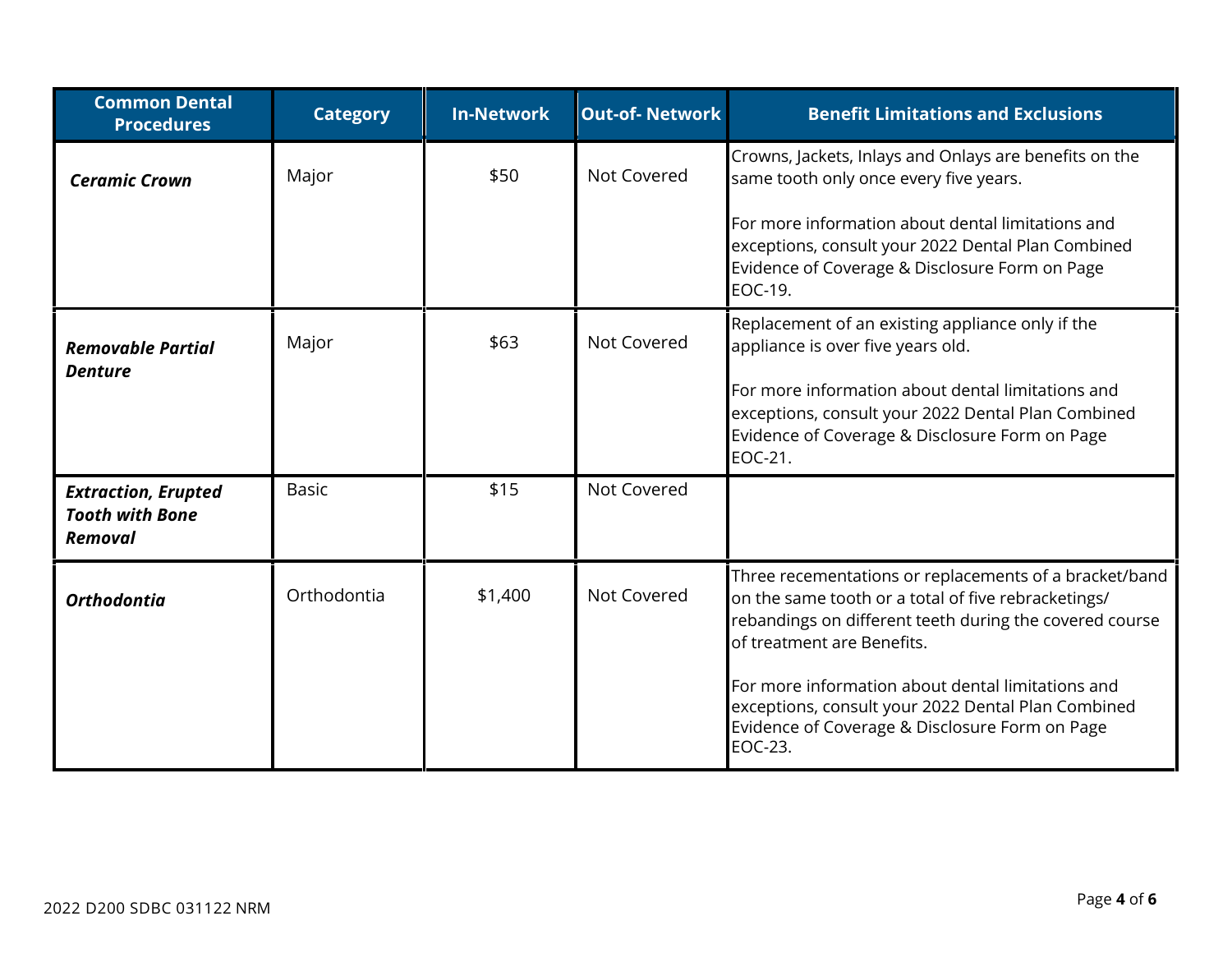## **Part VI: COVERAGE EXAMPLES**

**THESE EXAMPLES DO NOT REPRESENT A COST ESTIMATOR OR GUARANTEE OF PAYMENT.** The examples provided represent commonly used services in the categories of Diagnostic and Preventive, Basic and Major Services for illustrative purposes and to compare this product to other dental products you may be considering. Your actual costs will likely be different from those shown in the chart below depending on the actual care you receive, the prices your providers charge and many other factors. Focus on the cost sharing amounts (deductibles, copayments, and coinsurance) and the summary of excluded services under the plan.

| Dana Has a Dental Appointment<br>with a New Dentist | <b>Sam Needs a Tooth Filled</b>                   | Maria Needs a Crown                 |
|-----------------------------------------------------|---------------------------------------------------|-------------------------------------|
| New patient exam, x-rays (FMX)<br>and cleaning      | Resin-based composite – one surface,<br>posterior | Crown – porcelain/ceramic substrate |

| <b>Dana's Visit</b>                                  | <b>Dana's Cost</b>                                   | <b>Sam's Visit</b>                                   | <b>Sam's Cost</b>                                     | <b>Maria's Visit</b>                                 | <b>Maria's Cost</b>                                   |
|------------------------------------------------------|------------------------------------------------------|------------------------------------------------------|-------------------------------------------------------|------------------------------------------------------|-------------------------------------------------------|
| <b>Total Cost of Care</b>                            | In-network:<br>\$400                                 | <b>Total Cost of Care</b>                            | In-network:<br>\$150                                  | <b>Total Cost of Care</b>                            | In-network:<br>\$1,300                                |
|                                                      | <b>Out-of-network:</b><br>\$550                      |                                                      | <b>Out-of-network:</b><br>\$200                       |                                                      | <b>Out-of-network:</b><br>\$1,750                     |
| <b>Deductible</b>                                    | In-network:<br>Not Applicable                        | <b>Deductible</b>                                    | In-network:<br>Not Applicable                         | <b>Deductible</b>                                    | In-network:<br>Not Applicable                         |
|                                                      | <b>Out-of-network:</b><br>Not Applicable             |                                                      | <b>Out-of-network:</b><br>Not Applicable              |                                                      | <b>Out-of-network:</b><br>Not Applicable              |
| <b>Annual Maximum</b>                                | In-network:<br>Not Applicable                        | <b>Annual Maximum</b>                                | In-network:<br>Not Applicable                         | <b>Annual Maximum</b>                                | In-network:<br>Not Applicable                         |
| (Plan Will Pay)                                      | <b>Out-of-network:</b><br>Not Applicable             | (Plan Will Pay)                                      | Out-of-network:<br>Not Applicable                     | (Plan Will Pay)                                      | <b>Out-of-network:</b><br>Not Applicable              |
| <b>Patient Cost</b><br>(copayment or<br>coinsurance) | In-network:<br>\$0<br><b>Out-of-Network:</b><br>100% | <b>Patient Cost</b><br>(copayment or<br>coinsurance) | In-network:<br>\$20<br><b>Out-of-Network:</b><br>100% | <b>Patient Cost</b><br>(copayment or<br>coinsurance) | In-network:<br>\$50<br><b>Out-of-network:</b><br>100% |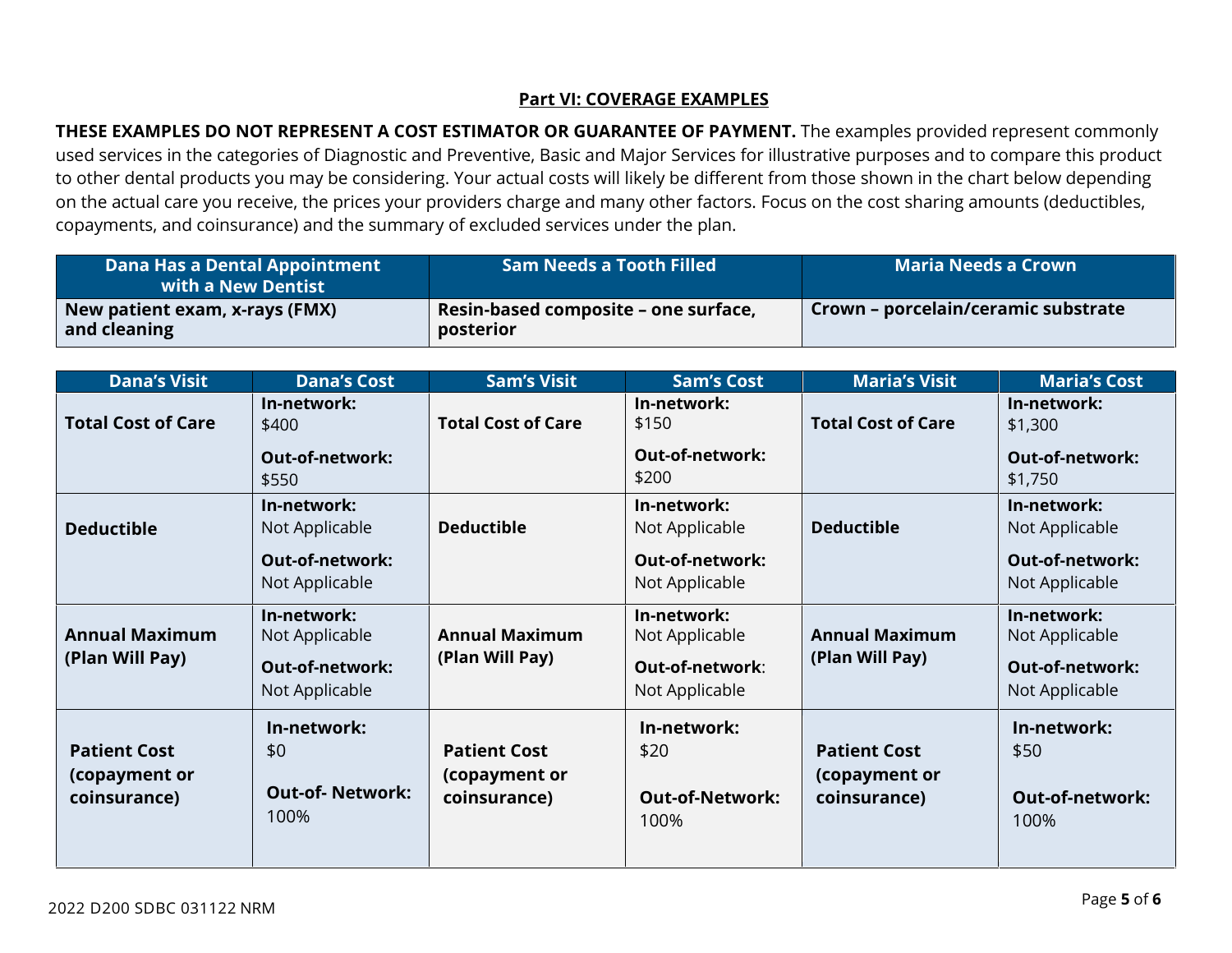| <b>Dana's Visit</b>                                                                                          | <b>Dana's Cost</b>                                                                                                                                                                                                                                                                                                                                                                | <b>Sam's Visit</b>                                                                                          | <b>Sam's Cost</b>                                                                                                                                                                                                                   | <b>Maria's Visit</b>                                                                                          | <b>Maria's Cost</b>                                                                                                                                                                                                                                                                                        |
|--------------------------------------------------------------------------------------------------------------|-----------------------------------------------------------------------------------------------------------------------------------------------------------------------------------------------------------------------------------------------------------------------------------------------------------------------------------------------------------------------------------|-------------------------------------------------------------------------------------------------------------|-------------------------------------------------------------------------------------------------------------------------------------------------------------------------------------------------------------------------------------|---------------------------------------------------------------------------------------------------------------|------------------------------------------------------------------------------------------------------------------------------------------------------------------------------------------------------------------------------------------------------------------------------------------------------------|
| In this example,<br>Dana would pay<br>(includes copays/<br>coinsurance and<br>deductible, if<br>applicable): | In-network:<br>\$0<br>Out-of-network:<br>\$550                                                                                                                                                                                                                                                                                                                                    | In this example,<br>Sam would pay<br>(includes copays/<br>coinsurance and<br>deductible, if<br>applicable): | In-network:<br>\$20<br><b>Out-of-network:</b><br>\$200                                                                                                                                                                              | In this example,<br>Maria would pay<br>(includes copays/<br>coinsurance and<br>deductible, if<br>applicable): | In-network:<br>\$50<br><b>Out-of-network:</b><br>\$1,750                                                                                                                                                                                                                                                   |
| <b>Summary of what</b><br>is not covered or<br>subject to a<br>limitation:                                   | Cleanings are<br>limited to two per<br>calendar year.<br>Bitewing x-rays are<br>limited to no more<br>than one series of<br>four films in any six-<br>month period.<br>Full Mouth x-rays<br>are limited to once<br>every 24<br>consecutive months.<br><b>Fluoride Treatments</b><br>are covered with up<br>to two treatments<br>per calendar year,<br>up to the 18th<br>birthday. | <b>Summary of what</b><br>is not covered or<br>subject to a<br>limitation:                                  | Cosmetic dental<br>care is not covered.<br>Replacement of<br>amalgam<br>restorations with<br>different materials,<br>solely to eliminate<br>the presence of<br>amalgam is not<br>covered.<br><b>Out-of-Network:</b><br>Not covered. | <b>Summary of what</b><br>is not covered or<br>subject to a<br>limitation:                                    | Crowns, Jackets,<br>Inlays and Onlays<br>are benefits on the<br>same tooth only<br>once every five<br>years.<br>Porcelain crowns,<br>porcelain fused to<br>metal or resin with<br>metal type crowns<br>for children under<br>16 years of age are<br>not covered.<br><b>Out-of-Network:</b><br>Not covered. |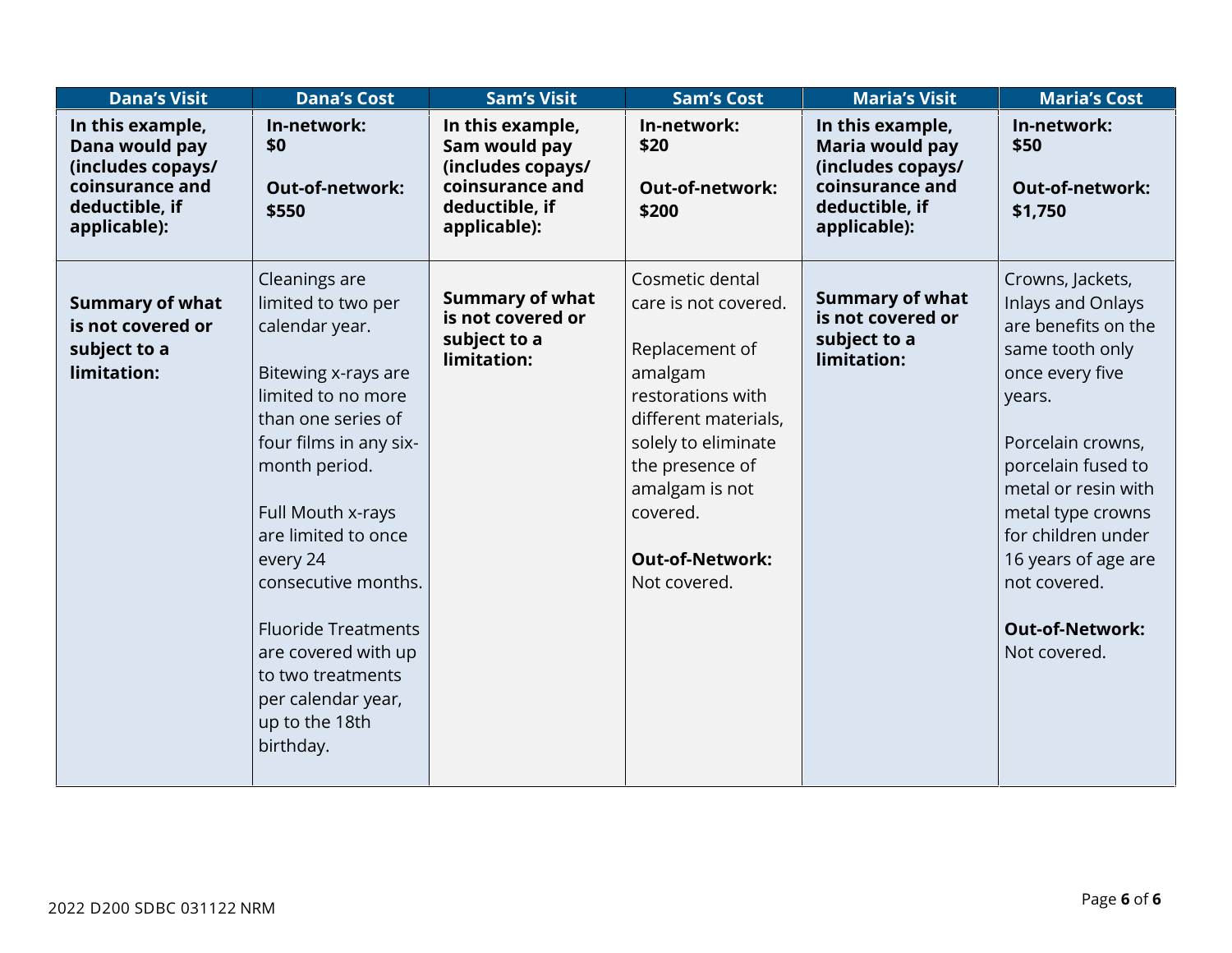# **Dental Plan 200**



Benefit Summary

# **THIS MATRIX IS ONLY A SUMMARY AND IS INTENDED TO HELP YOU COMPARE COVERAGE BENEFITS. FOR A DETAILED DESCRIPTION OF BENEFITS AND LIMITATIONS, PLEASE CONSULT YOUR** *EVIDENCE OF COVERAGE* **AND PLAN CONTRACT.**

# **Using Your Dental Plan**

Your Plan grants you access to a network of dental providers without deductibles or the filing of claim forms. To schedule an appointment, including referrals for consultation and emergency services, contact MediExcel's Member Line toll-free at (855) 633-4392.

| <b>PLAN FEATURES</b>                  |                                                                                                            | <b>IN-NETWORK PROVIDERS</b> |
|---------------------------------------|------------------------------------------------------------------------------------------------------------|-----------------------------|
|                                       | <b>Calendar Year Deductible</b>                                                                            | \$0                         |
| <b>Annual Benefit Maximum</b><br>None |                                                                                                            |                             |
| <b>ADA CODE</b>                       | <b>COVERED SERVICES</b>                                                                                    | <b>COPAY</b>                |
|                                       | <b>DIAGNOSTIC SERVICES</b>                                                                                 |                             |
| D0120                                 | <b>Oral Evaluations</b>                                                                                    | \$0                         |
| D0210                                 | Full Mouth Series X-rays                                                                                   | \$0                         |
| D0220                                 | Periapical X-ray Film                                                                                      | \$0                         |
| D0230                                 | Each Additional Film                                                                                       | \$0                         |
| D0460                                 | <b>Pulp Vitality Test</b>                                                                                  | \$0                         |
| D1130                                 | <b>Emergency Oral Examinations</b>                                                                         | \$0                         |
|                                       | <b>PREVENTIVE SERVICES</b>                                                                                 |                             |
| D1110                                 | Cleaning (Prophylaxis) - Adult                                                                             | \$0                         |
| D1120                                 | Cleaning (Prophylaxis) - Child                                                                             | \$0                         |
| D1203                                 | Fluoride - Child                                                                                           | \$0                         |
| D1204                                 | Fluoride - Adult                                                                                           | \$0                         |
|                                       | - Diagnostic and Preventive services may be subject to age and frequency limitations. See your Evidence of |                             |
| Coverage for details.                 |                                                                                                            |                             |
|                                       | <b>SPACE MAINTAINERS</b>                                                                                   |                             |
| D1510                                 | Space Maintainer - Fixed Unilateral                                                                        | \$20                        |
| D1520                                 | Space Maintainer - Removable Unilateral                                                                    | \$25                        |
|                                       | <b>RESTORATIVE SERVICES</b>                                                                                |                             |
|                                       | PRIMARY OR PERMANENT TEETH                                                                                 |                             |
| D2140                                 | Amalgam (Cavity) - 1 Surf Primary of Permanent                                                             | \$5                         |
| D2150                                 | Amalgam (Cavity) - 2 Surf Primary of Permanent                                                             | $\overline{$8$}$            |
| D2160                                 | Amalgam (Cavity) - 3 Surf Primary of Permanent                                                             | \$10                        |
| D2161                                 | Amalgam (Cavity) - 4+ Surf Primary of Permanent                                                            | $\overline{$10}$            |
| D2210                                 | Silicate Cement - Per Restoration                                                                          | $\overline{$15}$            |
| D2310                                 | Acrylic or Plastic Restoration, Anterior                                                                   | \$15                        |
| D2330                                 | Resin-Based Composite 1 Surf, Anterior                                                                     | $\overline{$20}$            |
| D2331                                 | Resin-Based Composite 2 Surf, Anterior                                                                     | $\overline{$20}$            |
| D2332                                 | Resin-Based Composite 3 Surf, Anterior                                                                     | \$25                        |
| D2335                                 | Resin-Based Composite 4+ Surf, Anterior                                                                    | \$25                        |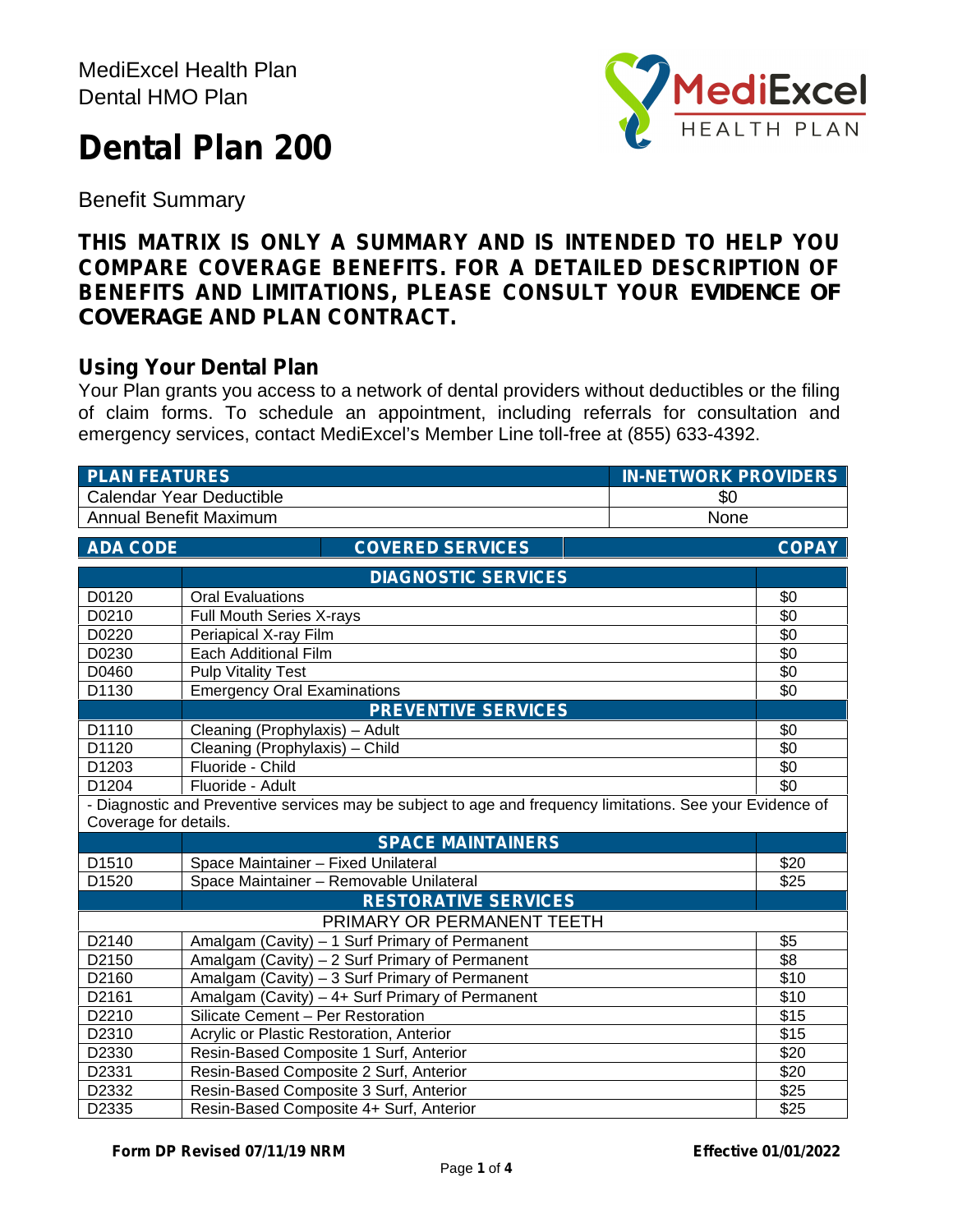|                   | <b>CROWNS/BRIDGES</b>                                 |      |
|-------------------|-------------------------------------------------------|------|
| D <sub>2740</sub> | Crown - Porcelain/Ceramic Substrate                   | \$50 |
| D2751             | Crown - Porcelain Fused to Predominantly Base Metal   | \$50 |
| D2753             | Crown – Acrylic                                       | \$45 |
| D2754             | Crown - Acrylic with Metal                            | \$45 |
| D2791             | Crown - Full Cast Predominantly Base Metal            | \$15 |
| D <sub>2810</sub> | Crown $-3/4$                                          | \$50 |
| D2910             | Recement Inlay, Onlay or Partial Coverage Restoration | \$5  |
| D2920             | <b>Recement Crown</b>                                 | \$5  |
| D2930             | Prefab, Stainless Steel Crown - Primary Tooth         | \$15 |
| D <sub>2931</sub> | Prefab, Stainless Steel Crown - Permanent Tooth       | \$15 |
| D <sub>2950</sub> | Core Buildup, Including Any Pins                      | \$35 |
| D2952             | Post & Core in Addition to Crown                      | \$40 |
| D6211             | Pontic - Cast Predominantly Base Metal                | \$60 |
| D6241             | Pontic - Porcelain Fused to Predominantly Base Metal  | \$70 |
| D6251             | Pontic - Resin with Predominantly Base Metal          | \$60 |

- Full mouth rehabilitation is defined as 6 or more units of covered crowns and/or pontic under one treatment plan.

- Charges for crowns and bridgework are per unit. There will be additional charges for the actual cost of the gold/high noble metal.

|       | <b>ENDODONTIC SERVICES</b>                                                                                                        |      |
|-------|-----------------------------------------------------------------------------------------------------------------------------------|------|
| D3110 | Pulp Cap - Direct (excluding final restoration)                                                                                   | \$5  |
| D3120 | Pulp Cap - Indirect (excluding final restoration)                                                                                 | \$10 |
| D3220 | Therapeutic Pulpotomy (excluding final restoration)                                                                               | \$10 |
| D3310 | Root Canal Therapy - Anterior (excluding final restoration)                                                                       | \$30 |
| D3320 | Root Canal Therapy - Bicuspid (excluding final restoration)                                                                       | \$40 |
| D3330 | Root Canal Therapy - Molar (excluding final restoration)                                                                          | \$50 |
| D3346 | Retreatment of Previous Root Canal Therapy - Anterior                                                                             | \$50 |
| D3410 | Apicoectomy/Periradicular Surgery - Anterior                                                                                      | \$50 |
| D3411 | Apicoectomy/per tooth, each additional root                                                                                       | \$50 |
| D3430 | Retrograde Filling - Per Root                                                                                                     | \$60 |
| D3940 | Recalcification                                                                                                                   | \$5  |
| D3999 | <b>Culturing Canal</b>                                                                                                            | \$5  |
|       | <b>PERIODONTICS SERVICES</b>                                                                                                      |      |
| D4210 | Gingivectomy or Gingivoplasty - 4 or More Teeth - Per Quadrant                                                                    | \$25 |
| D4211 | Gingivectomy or Gingivoplasty - 1-3 Teeth - Per Tooth                                                                             | \$8  |
| D4220 | Gingival Curettage - Per Quadrant                                                                                                 | \$18 |
| D4250 | Mucogingival Surgery - Per Quadrant                                                                                               | \$36 |
| D4260 | Osseous Surgery - 4 or More Teeth - Per Quadrant                                                                                  | \$36 |
| D4341 | Periodontal Scaling and Root Planing - 4 or More Teeth - Per Quadrant                                                             | \$30 |
| D9110 | Palliative (Emergency) Treatment                                                                                                  | \$5  |
|       | <b>PROSTHODONTICS - REMOVABLE</b>                                                                                                 |      |
| D5110 | Complete Denture - Maxillary                                                                                                      | \$63 |
| D5120 | Complete Denture - Mandibular                                                                                                     | \$63 |
| D5130 | Immediate Denture - Maxillary                                                                                                     | \$63 |
| D5140 | Immediate Denture - Mandibular                                                                                                    | \$63 |
| D5211 | Maxillary Partial Denture - Resin Base (including retentive/clasping materials,<br>rests and teeth)                               | \$63 |
| D5212 | Mandibular Partial Denture - Resin Base (including retentive/clasping materials,<br>rests and teeth)                              | \$63 |
| D5213 | Maxillary Partial Denture - Cast Metal Framework with Resin Denture Bases<br>(including any conventional clasps, rests and teeth) | \$63 |
| D5214 | Mandibular Partial Denture - Cast Metal Framework with Resin Denture Bases                                                        | \$63 |
| D5410 | (including any conventional clasps, rests and teeth)<br>Adjust Complete Denture - Maxillary                                       | \$10 |
| D5411 | Adjust Complete Denture - Mandibular                                                                                              | \$10 |
|       |                                                                                                                                   |      |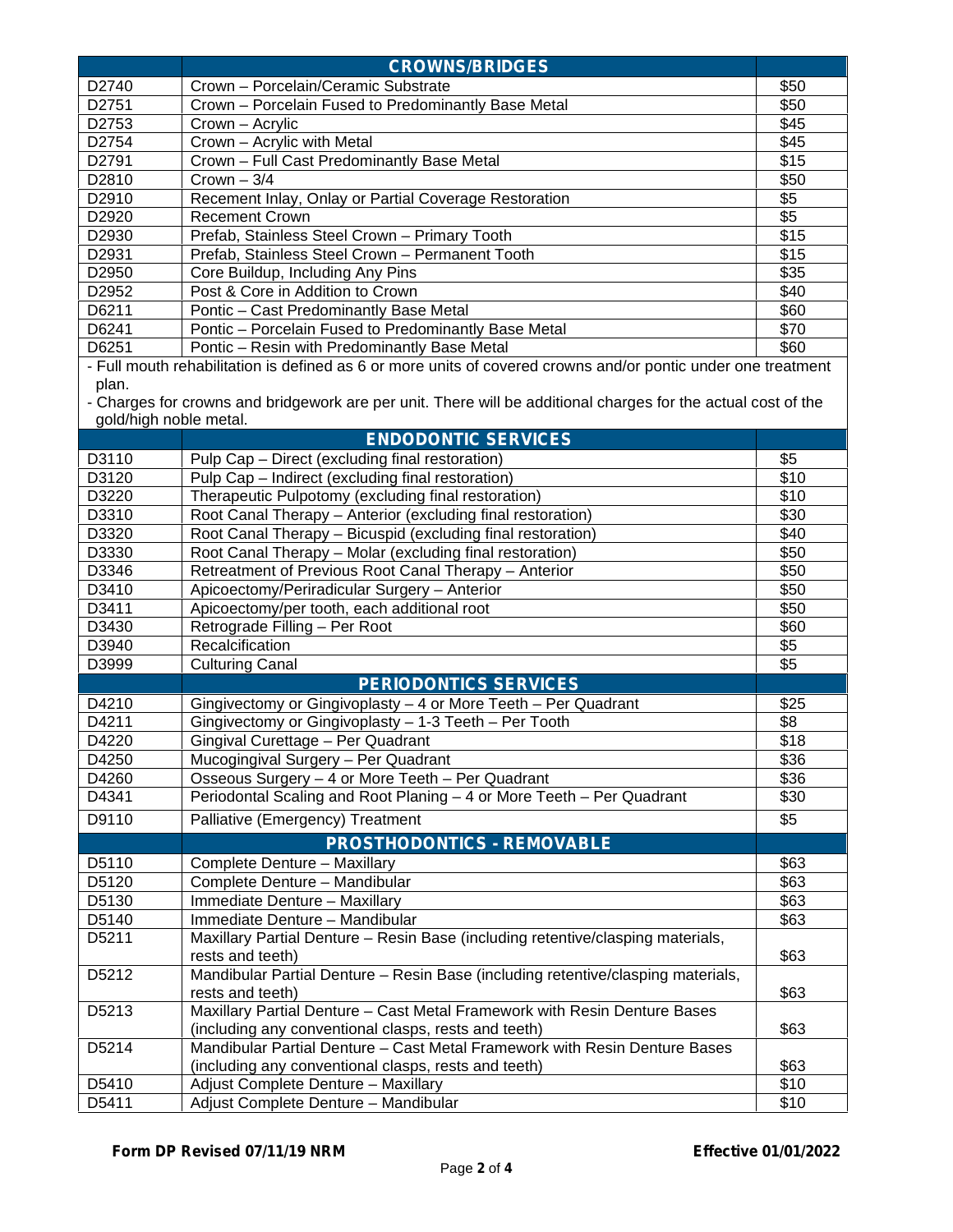| D5421 | Adjust Partial Denture - Maxillary                                                                | \$10             |
|-------|---------------------------------------------------------------------------------------------------|------------------|
| D5422 | Adjust Partial Denture - Mandibular                                                               | \$10             |
|       | <b>REPAIRS TO PROSTHETICS</b>                                                                     |                  |
| D5510 | Repair Broken Complete Denture Base                                                               | \$15             |
| D5520 | Replace Missing or Broken Teeth - Complete Denture (each tooth)                                   | $\overline{$}10$ |
| D5610 | Repair Resin Denture Base                                                                         | \$20             |
| D5630 | Repair or Replace Broken Retentive/Clasping Materials - per tooth                                 | \$20             |
| D5640 | Replace Broken Teeth - Per Tooth                                                                  | \$10             |
| D5650 | Add Tooth or Existing Partial Denture (\$5 each additional tooth)                                 | \$15             |
| D5660 | Add Clasp to Existing Partial Denture                                                             | \$5              |
| D5730 | Reline Complete Maxillary Denture (Chairside)                                                     | \$15             |
| D5731 | Reline Complete Mandibular Denture (Chairside)                                                    | \$15             |
| D5740 | Reline Maxillary Partial Denture (Chairside)                                                      | \$15             |
| D5741 | Reline Mandibular Partial Denture (Chairside)                                                     | \$15             |
| D5750 | Reline Complete Maxillary Denture (Lab)                                                           | \$18             |
| D5751 | Reline Complete Mandibular Denture (Lab)                                                          | \$18             |
| D5760 | Reline Maxillary Partial Denture (Lab)                                                            | \$18             |
| D5761 | Reline Mandibular Partial Denture (Lab)                                                           | \$18             |
| D5820 | Interim Partial Denture (Maxillary)                                                               | \$10             |
| D6930 | <b>Recement Bridge</b>                                                                            | \$10             |
|       | <b>ORAL SURGERY SERVICES</b>                                                                      |                  |
| D7110 | Single Tooth                                                                                      | \$8              |
| D7120 | Each Additional Tooth                                                                             | \$8              |
| D7210 | Surgical Removal of Erupted Tooth                                                                 | \$15             |
| D7220 | Removal of Impacted Tooth - Soft Tissue                                                           | \$30             |
| D7230 | Removal of Impacted Tooth - Partially Bony                                                        | \$35             |
| D7240 | Removal of Impacted Tooth - Completely Bony                                                       | \$50             |
| D7285 | Biopsy of Oral Tissue - Hard                                                                      | \$0              |
| D7286 | Biopsy of Oral Tissue - Soft                                                                      | \$0              |
| D7310 | Alveoloplasty in Conjunction with Extractions - 4 or More Teeth or Tooth Spaces<br>- Per Quadrant | \$15             |
| D7510 | Incision and Drainage of Abscess - Intraoral Soft Tissue                                          | \$0              |
| D7960 | Frenulectomy (Frenectomy, Frenotomy) Separate Procedure                                           | \$25             |
|       | <b>MISCELLANEOUS</b>                                                                              |                  |
| D9110 | Palliative (Emergency) Treatment of Dental Pain - Minor Procedure                                 | \$5              |
| D9215 | Local Anesthesia                                                                                  | \$0              |
| D9310 | <b>Consultation (Diagnostic Service by Additional Dentist)</b>                                    | \$0              |
| D9430 | Post-Operative Visit                                                                              | \$0              |
| D9440 | Office Visit - After Hours                                                                        | \$10             |
| D9999 | Broken Appointment (less than 24 hours)                                                           | \$10             |
|       | <b>ORTHODONTICS</b>                                                                               |                  |
| D8080 | Comprehensive Orthodontic Treatment - Adolescent                                                  | \$1,200          |
| D8090 | Comprehensive Orthodontic Treatment - Adult                                                       | \$1,400          |
|       | <b>PLAN EXCLUSIONS AND LIMITATIONS*</b>                                                           |                  |
|       |                                                                                                   |                  |

### **\*Services that May Not Be Covered Under the Plan:**

1. Services or supplies that are covered in whole or in part:

- (a) under any other part of this Dental Plan; or
- (b) under any other plan of group benefits provided by or through your employer.
- 2. Services and supplies to diagnose or treat a disease or injury that is not:
	- (a) a non-occupational disease; or
	- (b) a non-occupational injury
- 3. Services not listed in the Dental Care Benefit Summary that applies, unless otherwise specified in the Evidence of Coverage.
- 4. Those for replacement of a lost, missing or stolen appliance, and those for replacement of appliances

#### **Form DP Revised 07/11/19 NRM Effective 01/01/2022**